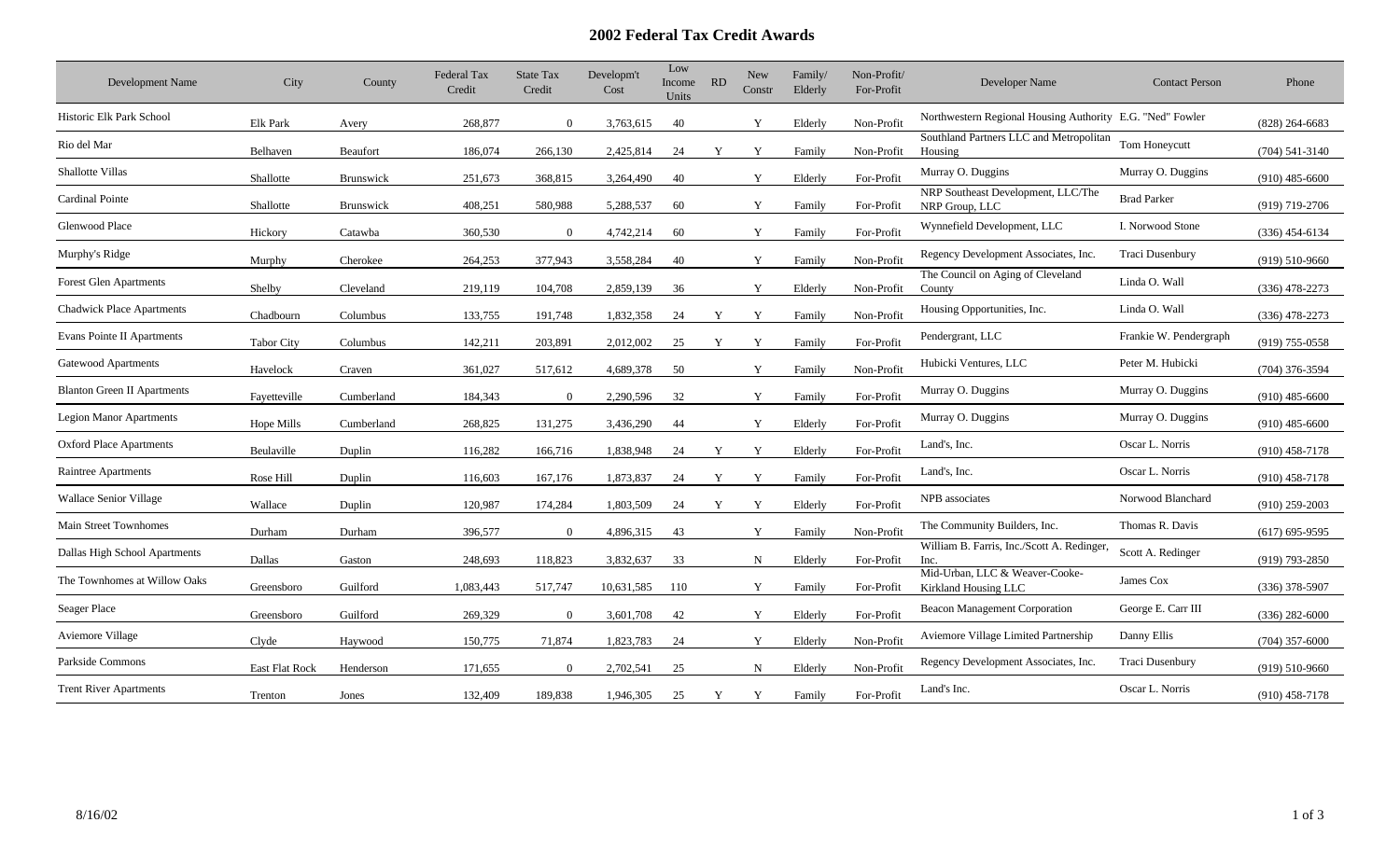## **2002 Federal Tax Credit Awards**

| Development Name                  | City        | County      | <b>Federal Tax</b><br>Credit | <b>State Tax</b><br>Credit | Developm't<br>Cost | Low<br>Income<br>Units | <b>RD</b> | New<br>Constr | Family/<br>Elderly | Non-Profit/<br>For-Profit | Developer Name                                                          | <b>Contact Person</b>   | Phone              |
|-----------------------------------|-------------|-------------|------------------------------|----------------------------|--------------------|------------------------|-----------|---------------|--------------------|---------------------------|-------------------------------------------------------------------------|-------------------------|--------------------|
| Holly Haven                       | Franklin    | Macon       | 299,097                      | 142,940                    | 3,913,673          | 48                     |           | Y             | Family             | For-Profit                | The Affordable Housing Group & Olympia Dean Edwards<br>Constuct.        |                         | $(704)$ 342-3316   |
| Honeycreek Seniors Apartments     | Charlotte   | Mecklenburg | 457,955                      | $\Omega$                   | 6,538,875          | 78                     |           | Y             | Elderly            | For-Profit                | First Centrum, LLC                                                      | Mark Weshinskey         | $(703)$ 406-3471   |
| Arbor Glen II                     | Charlotte   | Mecklenburg | 867,062                      | 414,375                    | 8,031,389          | 91                     |           | Y             | Family             | For-Profit                | Crosland                                                                | Roger M. Lewis          | $(704)$ 529-6098   |
| Rosedale II/Hope Haven            | Charlotte   | Mecklenburg | 224,463                      | $\Omega$                   | 3,080,288          | 32                     |           | Y             | Family             | Non-Profit                | Charlotte-Mecklenburg Housing<br>Partnership, Inc.                      | Patricia Garrett        | $(704)$ 342-0933   |
| Woodgreen Apartments              | Aberdeen    | Moore       | 265,705                      | $\overline{0}$             | 3,413,069          | 44                     |           | Y             | Family             | For-Profit                | Murray O. Duggins                                                       | Murray O. Duggins       | $(910)$ 485-6600   |
| Ridgeway                          | Spring Hope | Nash        | 182,153                      | 260,522                    | 2,530,457          | 32                     | Y         | Y             | Elderly            | For-Profit                | Southland Partners LLC                                                  | Tom Honeycutt           | $(704)$ 541-3140   |
| Oakhill                           | Spring Hope | Nash        | 121,555                      | 173,850                    | 1,998,708          | 25                     | Y         | Y             | Family             | For-Profit                | Southland Partners LLC                                                  | Tom Honeycutt           | $(704) 541 - 3140$ |
| Driftwood Apartments              | Wilmington  | New Hanover | 140,692                      | 201,223                    | 1,508,999          | 16                     |           | Y             | Family             | For-Profit                | Regency Development Associates, Inc.                                    | Nakira Peay             | $(919) 510 - 9660$ |
| Carolina Green Estates            | Wilmington  | New Hanover | 119,674                      | $\overline{0}$             | 2,562,021          | 32                     |           | Y             | Elderly            | For-Profit                | Billy Earl, LLC                                                         | Earl Antone             | $(919) 738 - 1004$ |
| Springwood Apartments             | Richlands   | Onslow      | 91,058                       | 130,551                    | 1,939,397          | 48                     | Y         | Y             | Family             | For-Profit                | Land's, Inc.                                                            | Oscar L. Norris         | $(910)$ 458-7178   |
| Club Nova Apartments              | Carrboro    | Orange      | 109,697                      | $\overline{0}$             | 1,596,419          | 24                     |           | Y             | Family             | Non-Profit                | Mental Health Association in NC, Inc.                                   | John Tote               | $(919)$ 981-0740   |
| Ashley Ridge Apartments           | Burgaw      | Pender      | 73,054                       | 104,612                    | 1,502,468          | 20                     | Y         | Y             | Family             | For-Profit                | Lyle D. Gardner & Timothy G. Morgan                                     | Tim Morgan              | $(919) 848 - 2041$ |
| Hunter's Ridge                    | Farmville   | Pitt        | 121,115                      | 173,222                    | 1,976,440          | 25                     | Y         | Y             | Family             | For-Profit                | Southland Partners LLC                                                  | Tom Honeycutt           | $(704) 541 - 3140$ |
| <b>Breckenridge Court</b>         | Greenville  | Pitt        | 420,214                      | 120,273                    | 5,650,503          | 72                     |           | Y             | Family             | For-Profit                | Wynnefield Development, LLC                                             | I. Norwood Stone        | $(336)$ 454-6134   |
| Ashley Meadows at White Oak       | Columbus    | Polk        | 318,607                      | 151,894                    | 4,197,869          | 48                     |           | Y             | Family             | Non-Profit                | Regency Development Associates, Inc.                                    | Traci Dusenbury         | $(919) 510 - 9660$ |
| Sierra Gardens                    | Hamlet      | Richmond    | 191,810                      | 275,003                    | 2,450,013          | 32                     |           | Y             | Elderly            | Non-Profit                | Pendergrant, LLC                                                        | Frankie W. Pendergraph  | (919) 755-0558     |
| <b>Lenox Station Apartments</b>   | Rockingham  | Richmond    | 256,660                      | 367,563                    | 3,179,565          | 41                     |           | Y             | Elderly            | For-Profit                | Allan Rappuhn, Gateway Construction<br>Company                          | Allan Rappuhn           | $(256) 760 - 9657$ |
| <b>Wesley Ridge</b>               | Lumberton   | Robeson     | 124,396                      | 159,722                    | 2,103,798          | 24                     | Y         | Y             | Elderly            | Non-Profit                | <b>United Methodist Retirement</b><br>Homes/Housing Opportunities, Inc. | Linda O. Wall           | $(336)$ 478-2273   |
| <b>Scott Commons</b>              | Madison     | Rockingham  | 181,607                      | 259,462                    | 2,841,061          | 25                     |           | N             | Elderly            | For-Profit                | Regency Investment Associates, Inc.                                     | Nakira Peay/Rex Todd    | $(919) 510 - 9660$ |
| <b>Fleming Heights</b>            | Salisbury   | Rowan       | 199,716                      | 95,446                     | 2,643,325          | 32                     |           | Y             | Elderly            | Non-Profit                | Salisbury Housing Coalition, Inc.                                       | Layton J. Woodcock, Jr. | $(704)$ 636-1410   |
| <b>Whispering Oaks Apartments</b> | Salisbury   | Rowan       | 235,679                      | 112,633                    | 3,247,849          | 40                     |           | Y             | Elderly            | For-Profit                | Engelhardt Development, LLC                                             | Ellen Engelhardt        | $(704)$ 554-8553   |
| Scottish Glen Apartments          | Laurinburg  | Scotland    | 271,234                      | 388,874                    | 3,557,705          | 40                     |           | Y             | Family             | Non-Profit                | Opportunity Inc. and Scott A. Redinger,<br>Inc.                         | Nancy Walker            | $(910)$ 276-2582   |